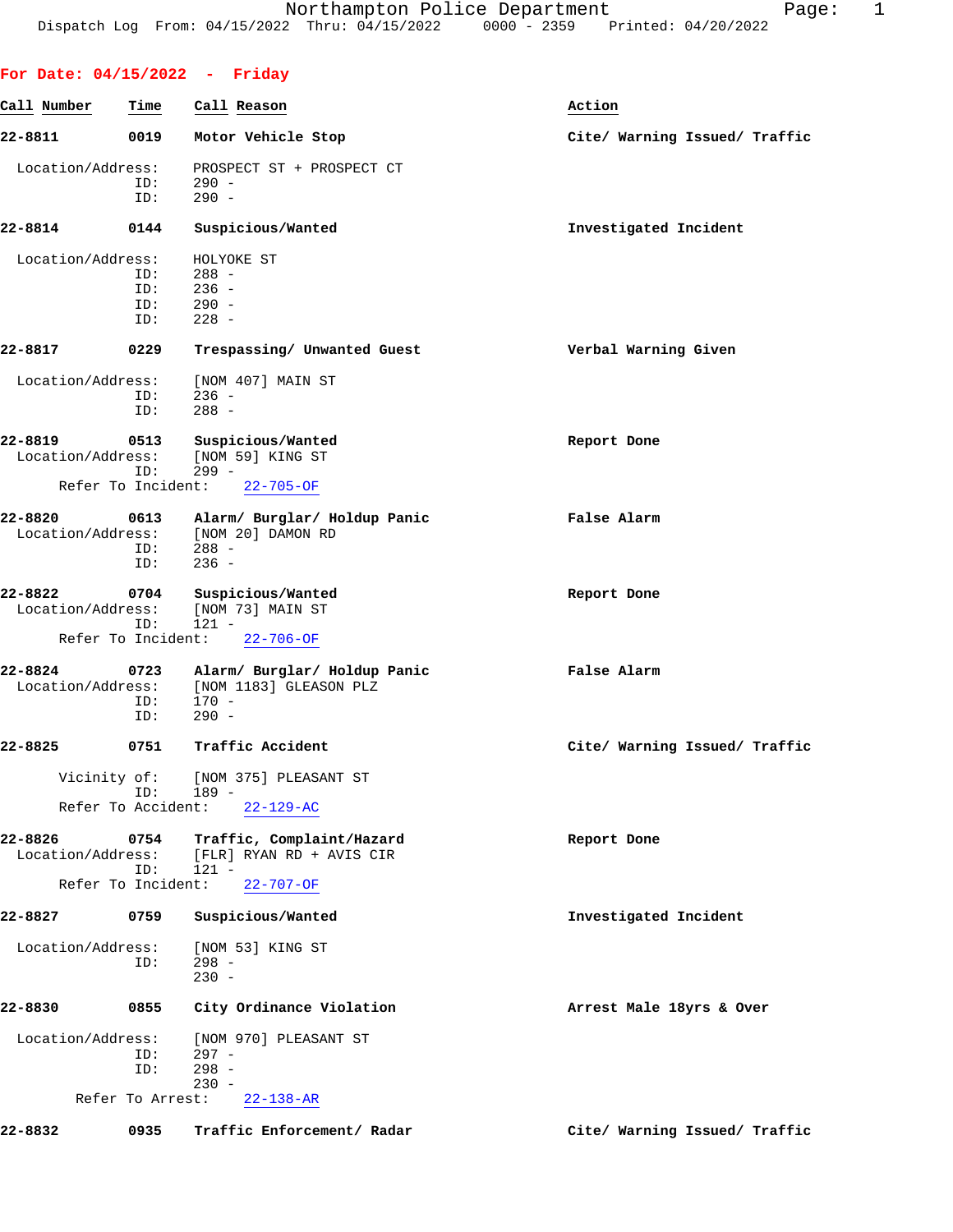#### **22-8835 0958 ASSIST OTHER AGENCY Service Rendered** Location/Address: EASTERN AVE ID: 171 - ID: 179 -

## **22-8838 1045 City Ordinance Violation Arrest Male 18yrs & Over**

| Location/Address: [NOM 933] MAIN ST |           |
|-------------------------------------|-----------|
| TD:                                 | $297 -$   |
| TD:                                 | 187 -     |
| TD:                                 | 298 -     |
|                                     | $230 -$   |
|                                     | oo ino am |

#### Refer To Arrest: 22-139-AR Additional Activity: 04/15/2022 1127 Dzialo - 2519, Brent Patrol 0 Hrs 12 Min

| 22-8840                      | 1055 |          | Suspicious/Wanted | Report Done |  |
|------------------------------|------|----------|-------------------|-------------|--|
| Location/Address:            |      | LYMAN RD |                   |             |  |
|                              | TD:  | $121 -$  |                   |             |  |
| Refer To Incident: 22-708-OF |      |          |                   |             |  |

## **22-8841 1101 Suspicious/Wanted Area Search Negative**

 Location/Address: BIKE PATH + STODDARD ST ID: 170 -

**22-8842 1102 Public Service Service Rendered** Location/Address: [NOM 2713] PLEASANT ST ID: 187 - Additional Activity: 04/15/2022 1139 Dzialo - 2519, Brent Patrol 3 Hrs 7 Min

#### **22-8843 1104 Harassment / Stalking Peace Restored** Location/Address: [NOM 9] FRUIT ST<br>ID: 189 -ID: ID: 290 -

# **22-8844 1109 Suspicious/Wanted Investigated Incident** Location/Address: [NOM 193] KING ST

ID: 170 -<br>ID: 270 - $270 -$ 

### **22-8847 1147 ASSIST OTHER AGENCY Service Rendered** Location/Address: [NOM 188] CENTER ST ID: 189 -

**22-8849 1152 Alarm/ Burglar/ Holdup Panic False Alarm** ess: [NOM 2384] VILLAGE HILL RD<br>ID: 290 - ID: 290 - ID: 126 - ID: 297 -

22-8850 1154 Alarm/ Burglar/ Holdup Panic **False Alarm** Location/Address: KING ST Location/Address: ID: 170 - ID: 126 -

### **22-8851 1208 Alarm/ Burglar/ Holdup Panic False Alarm** Location/Address: [FLR] FLORENCE RD ID: 290 -<br>ID: 126 - $126 -$

**22-8853 1223 Private/Trespass/ Parking Tow Vehicle Towed** Location/Address: [NOM 853] FAIR ST

**22-8856 1256 Traffic, Complaint/Hazard Area Search Negative** Location/Address: ELM ST + MAIN ST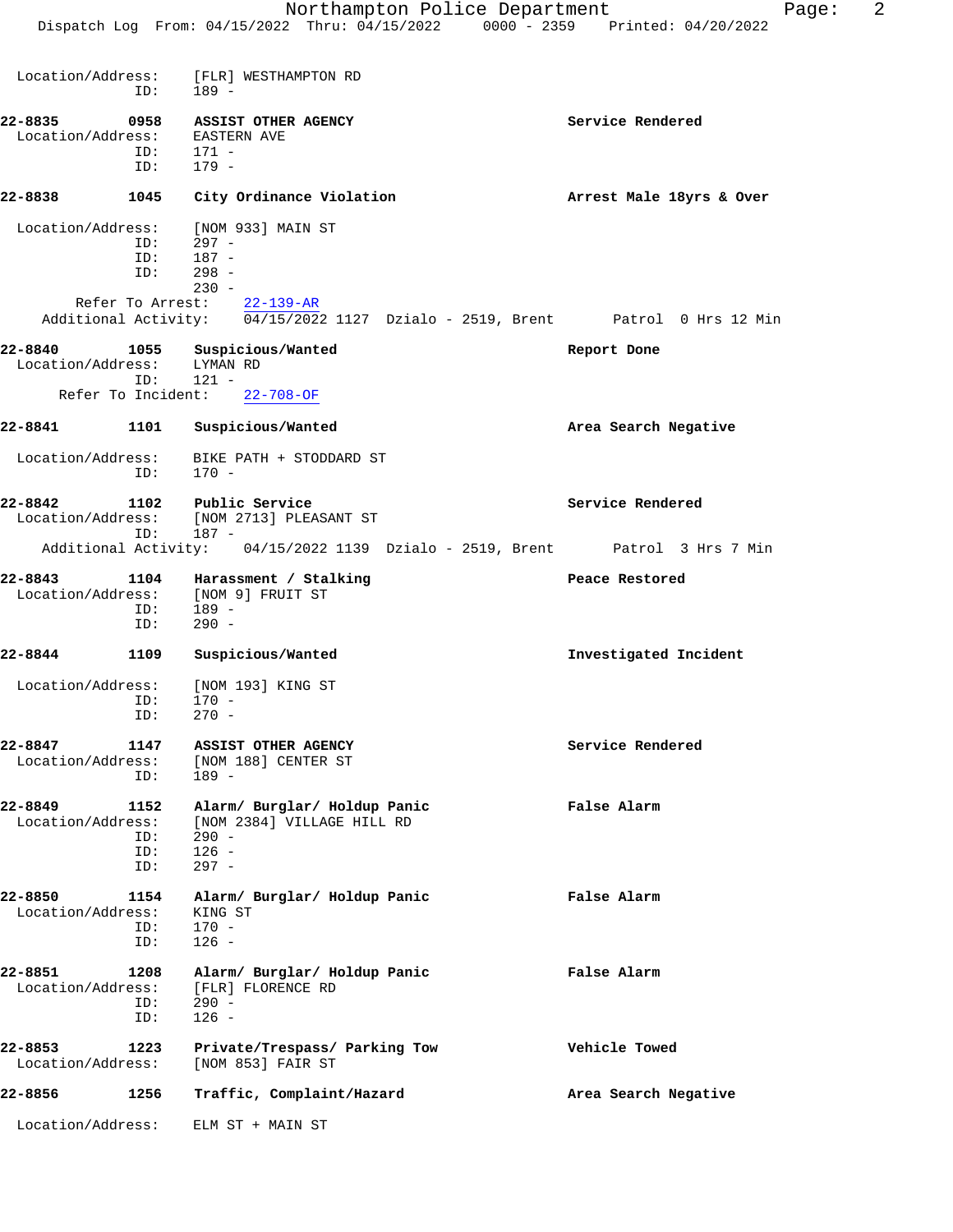ID: 189 -

| 22-8858<br>Location/Address: | ID:<br>ID:                       | 1319 Traffic, Complaint/Hazard<br>STATE ST<br>$189 -$<br>$170 -$                     | Service Rendered              |
|------------------------------|----------------------------------|--------------------------------------------------------------------------------------|-------------------------------|
| 22-8862                      | 1404                             | Traffic Accident                                                                     | Investigated Incident         |
|                              | ID:<br>ID:                       | Vicinity of: [FLR] PARK ST + PINE ST<br>$189 -$<br>$290 -$                           |                               |
|                              | Refer To Accident:               | $22 - 130 - AC$                                                                      |                               |
| 22-8867                      | 1523                             | Suspicious/Wanted                                                                    | Investigated Incident         |
|                              | ID:<br>ID:                       | Location/Address: [NOM 152] DAMON RD<br>$187 -$<br>$230 -$                           |                               |
| 22-8868                      | 1534<br>ID:<br>ID:               | Animal<br>Location/Address: [FLR 239] BRIDGE RD<br>$210 -$<br>$427 -$                | Service Rendered              |
| 22-8869                      | 1543                             | <b>DISABLED MV</b>                                                                   | Investigated Incident         |
| Location/Address:            | ID:                              | [NOM 152] DAMON RD<br>$230 -$                                                        |                               |
| 22-8872<br>Location/Address: | 1610<br>ID:<br>ID:<br>ID:<br>ID: | Disturbance<br>[NOM 394] STATE ST<br>294 -<br>$203 -$<br>$199 -$<br>$210 -$<br>187 - | Service Rendered              |
| 22-8873                      | ID:                              | 1619 Trespassing/ Unwanted Guest<br>Location/Address: [FLR 240] MAIN ST<br>$187 -$   | Service Rendered              |
| 22-8874                      | 1621                             | Traffic Accident                                                                     | Cite/ Warning Issued/ Traffic |
|                              | ID:                              | Location/Address: STATE ST + FINN ST<br>294 -<br>$203 -$                             |                               |
|                              |                                  | Refer To Accident: 22-131-AC                                                         |                               |
| 22-8875                      | 1627                             | Traffic Accident                                                                     | Cite/ Warning Issued/ Traffic |
| Location/Address:            | ID:                              | BRIDGE ST + FAIR ST<br>$208 -$                                                       |                               |
| 22-8877<br>Location/Address: | 1650<br>ID:                      | DISABLED MV<br>[FLR] FLORENCE RD + PARK HILL RD<br>$210 -$                           | Service Rendered              |
| 22-8879                      | 1650                             | Animal                                                                               | Investigated Incident         |
| Location/Address:            | ID:<br>ID:<br>ID:                | PROSPECT CT<br>$199 -$<br>$427 -$<br>$230 -$                                         |                               |
| 22-8881                      | 1714                             | Parking Violation                                                                    | Cite/ Warning Issued/ Traffic |
| Location/Address:            | ID:                              | FAIR ST<br>$208 -$                                                                   |                               |
| 22-8882                      | 1716                             | Park and Walk                                                                        | Service Rendered              |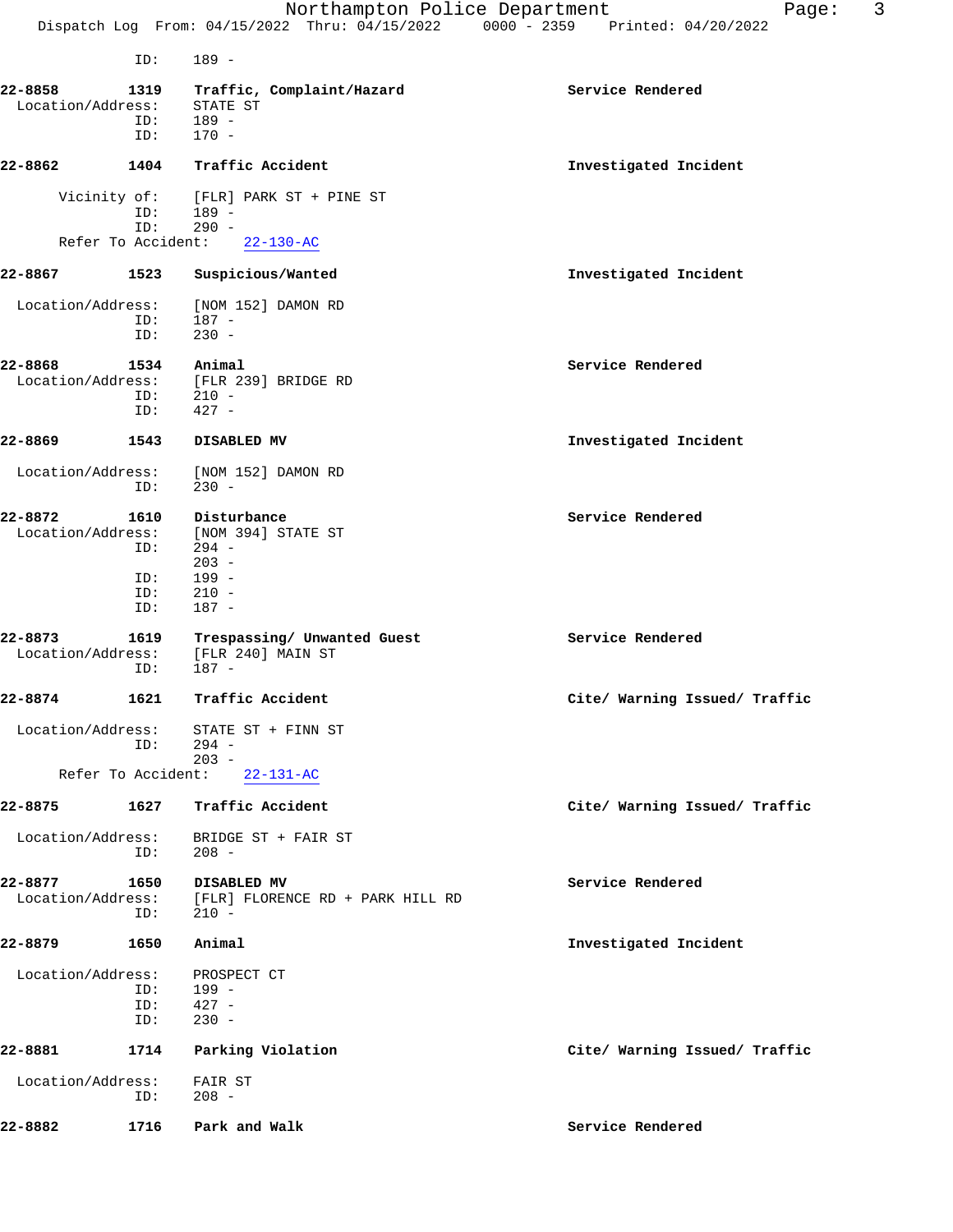|                              |                           | Northampton Police Department                                                        |                                                                                | Page: | 4 |
|------------------------------|---------------------------|--------------------------------------------------------------------------------------|--------------------------------------------------------------------------------|-------|---|
|                              |                           |                                                                                      | Dispatch Log From: 04/15/2022 Thru: 04/15/2022 0000 - 2359 Printed: 04/20/2022 |       |   |
| Location/Address:            | ID:                       | [NOM 933] MAIN ST<br>$294 -$                                                         |                                                                                |       |   |
|                              | ID:                       | $203 -$<br>$294 -$<br>$203 -$                                                        |                                                                                |       |   |
| 22-8883<br>Location/Address: | 1716<br>ID:<br>ID:        | Alarm/ Burglar/ Holdup Panic<br>[NOM 773] GOTHIC ST<br>297 -<br>$199 -$              | False Alarm                                                                    |       |   |
| 22-8886<br>Location/Address: | 1746<br>ID:               | Disturbance<br>OLD FERRY RD<br>$208 -$                                               | Report Done                                                                    |       |   |
| Refer To Incident:           |                           | $22 - 710 - OF$                                                                      |                                                                                |       |   |
| 22-8887                      | 1759                      | Motor Vehicle Stop                                                                   | Verbal Warning Given                                                           |       |   |
| Vicinity of:                 | ID:                       | VENTURES FIELD RD<br>$294 -$<br>$203 -$                                              |                                                                                |       |   |
| 22-8888<br>Location/Address: | 1803<br>ID:<br>ID:        | Animal<br>[FLR 239] BRIDGE RD<br>$230 -$<br>$199 -$                                  | Service Rendered                                                               |       |   |
| 22-8889                      | 1806                      | Motor Vehicle Stop                                                                   | Verbal Warning Given                                                           |       |   |
| Location/Address:            | ID:                       | VENTURES FIELD RD<br>$294 -$<br>$203 -$                                              |                                                                                |       |   |
| 22-8890                      | 1814                      | Animal                                                                               | Area Search Negative                                                           |       |   |
| Location/Address:            | ID:                       | LINCOLN AVE<br>$294 -$<br>$203 -$                                                    |                                                                                |       |   |
| 22-8892                      | 1829                      | Traffic, Complaint/Hazard                                                            | Area Search Negative                                                           |       |   |
| Location/Address:            | ID: 199 -                 | [NOM 193] KING ST                                                                    |                                                                                |       |   |
| 22-8896<br>Location/Address: | 1851<br>ID:<br>ID:        | Alarm/ Burglar/ Holdup Panic<br>[NOM 68] PARSONS ST<br>$245 -$<br>$294 -$<br>$203 -$ | False Alarm/City                                                               |       |   |
| 22-8897                      | 1858                      | Suspicious/Wanted                                                                    | Area Search Negative                                                           |       |   |
| Location/Address:            | ID:                       | [FLR 678] PARK HILL RD<br>$210 -$                                                    |                                                                                |       |   |
| 22-8898                      | 1900                      | Alarm/ Burglar/ Holdup Panic                                                         | Area Search Negative                                                           |       |   |
| Location/Address:            | ID:<br>ID:                | [NOM 152] DAMON RD<br>$199 -$<br>$259 -$                                             |                                                                                |       |   |
| 22-8900<br>Location/Address: | 1906<br>ID:<br>ID:<br>ID: | Disturbance<br>[NOM 2654] PEARL ST<br>$294 -$<br>$203 -$<br>$288 -$<br>$245 -$       | Service Rendered                                                               |       |   |
| 22-8902                      | 1927                      | Disturbance                                                                          | Arrest Female 18yrs & Over                                                     |       |   |
| Location/Address:            |                           | [NOM 853] FAIR ST                                                                    |                                                                                |       |   |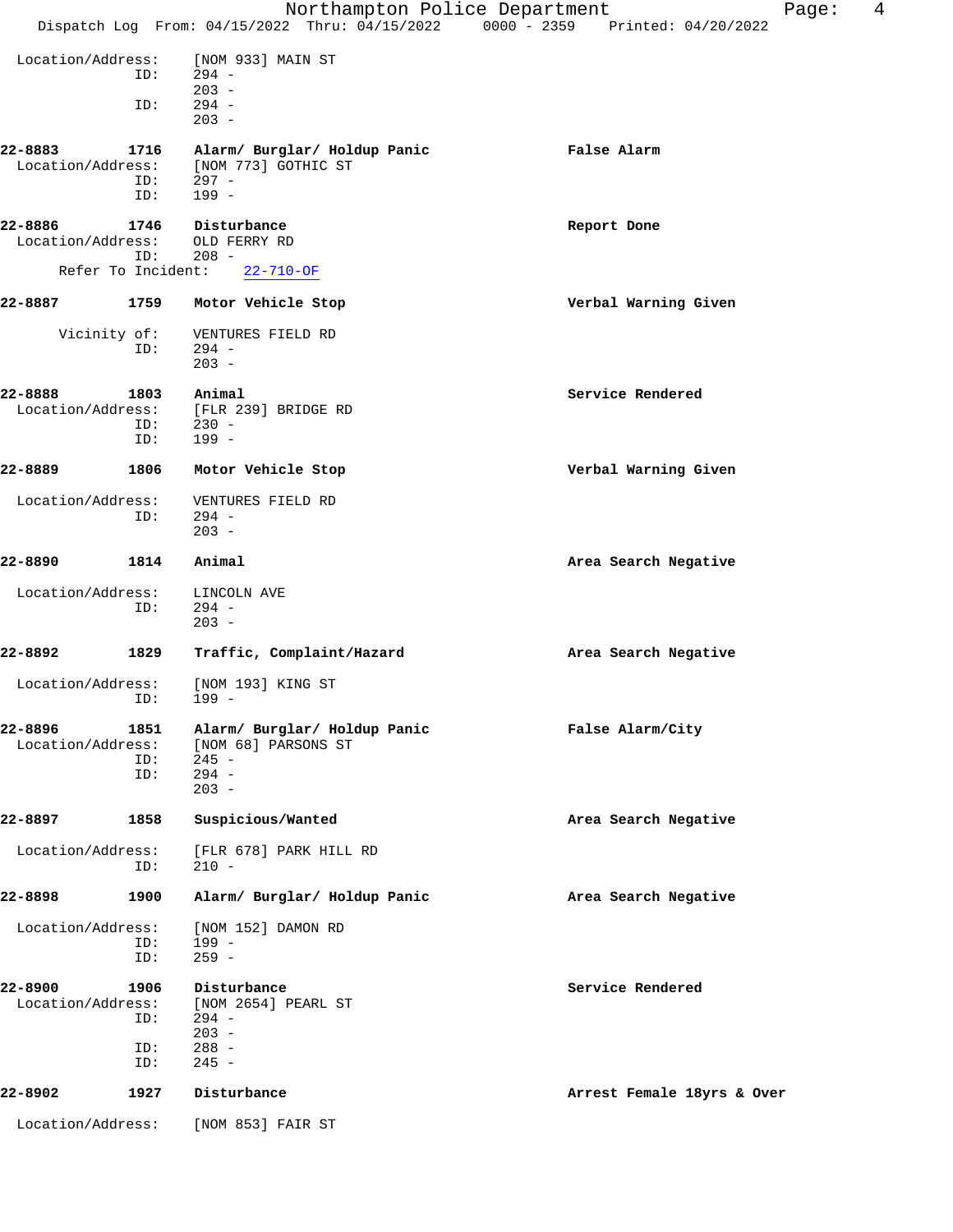|                      |                         | Northampton Police Department                                                  | 5<br>Page:               |
|----------------------|-------------------------|--------------------------------------------------------------------------------|--------------------------|
|                      |                         | Dispatch Log From: 04/15/2022 Thru: 04/15/2022 0000 - 2359 Printed: 04/20/2022 |                          |
|                      | EMS Unit:               | A05-Fire Ambulance                                                             |                          |
|                      | ID:                     | $294 -$                                                                        |                          |
|                      |                         | $203 -$                                                                        |                          |
|                      | ID:<br>ID:              | $245 -$<br>$270 -$                                                             |                          |
|                      | ID:                     | $208 -$                                                                        |                          |
|                      | ID:                     | $191 -$                                                                        |                          |
|                      | ID:<br>Refer To Arrest: | $259 -$<br>$22 - 140 - AR$                                                     |                          |
|                      |                         |                                                                                |                          |
| 22-8905              | 1945                    | Alarm/ Burglar/ Holdup Panic                                                   | False Alarm/City         |
| Location/Address:    | ID:                     | [NOM 940] WEST ST<br>$199 -$                                                   |                          |
|                      | ID:                     | $210 -$                                                                        |                          |
|                      |                         |                                                                                |                          |
| 22-8906              | 1952                    | Traffic, Complaint/Hazard                                                      | Area Search Negative     |
| Location/Address:    |                         | CONZ ST                                                                        |                          |
|                      | ID:                     | 288 -                                                                          |                          |
| 22-8909              | 1959                    | Assist/ Service Calls                                                          | Investigated Incident    |
|                      |                         |                                                                                |                          |
| Location/Address:    |                         | [NOM 845] MAIN ST                                                              |                          |
|                      | ID:                     | $245 -$                                                                        |                          |
| 22-8911              | 2010                    | Disturbance                                                                    | Area Search Negative     |
|                      |                         |                                                                                |                          |
| Location/Address:    |                         | [NOM 853] FAIR ST                                                              |                          |
|                      | ID:                     | $161 -$                                                                        |                          |
| 22-8912              | 2018                    | Traffic, Complaint/Hazard                                                      | Service Rendered         |
| Vicinity of:         |                         | DAMON RD                                                                       |                          |
|                      | ID:                     | $288 -$                                                                        |                          |
| 22-8919              | 2125                    | Alarm/ Burglar/ Holdup Panic                                                   | False Alarm              |
| Location/Address:    |                         | [NOM 238] KING ST                                                              |                          |
|                      | ID:                     | $294 -$<br>$203 -$                                                             |                          |
|                      | ID:                     | $210 -$                                                                        |                          |
|                      |                         |                                                                                |                          |
| 22-8920              | 2142                    | Disturbance                                                                    | Arrest Male 18yrs & Over |
|                      |                         | Location/Address: [NOM 853] FAIR ST                                            |                          |
|                      | ID:                     | $153 -$                                                                        |                          |
|                      | ID:<br>ID:              | $210 -$<br>$201 -$                                                             |                          |
|                      | EMS Unit:               | A03-Fire Ambulance                                                             |                          |
|                      | EMS Unit:               | A05-Fire Ambulance                                                             |                          |
|                      | ID:                     | $228 -$                                                                        |                          |
|                      | ID:<br>ID:              | $191 -$<br>$288 -$                                                             |                          |
|                      | Refer To Arrest:        | $22 - 141 - AR$                                                                |                          |
| Additional Activity: |                         | 04/15/2022 2253 Willson-7689, Brett Patrol 7 Hrs 55 Min                        |                          |
| 22-8923              | 2211                    | Alarm/ Burglar/ Holdup Panic                                                   | False Alarm              |
| Location/Address:    |                         | ISLAND RD                                                                      |                          |
|                      | ID:                     | 199 -                                                                          |                          |
|                      | ID:                     | $288 -$                                                                        |                          |
| 22-8924              | 2221                    | Alarm/ Burglar/ Holdup Panic                                                   | False Alarm              |
| Location/Address:    |                         | [NOM 238] KING ST                                                              |                          |
|                      | ID:                     | $288 -$                                                                        |                          |
|                      | ID:                     | $199 -$                                                                        |                          |
|                      | ID:<br>ID:              | $259 -$<br>$199 -$                                                             |                          |
|                      |                         |                                                                                |                          |
| 22-8928              | 2321                    | Motor Vehicle Stop                                                             | Verbal Warning Given     |
| Location/Address:    |                         | ELM ST + FORBES AVE                                                            |                          |
|                      | ID:                     | $245 -$                                                                        |                          |
|                      |                         |                                                                                |                          |
| 22-8929              | 2325                    | Drunk/ Incapacitated                                                           | Service Rendered         |